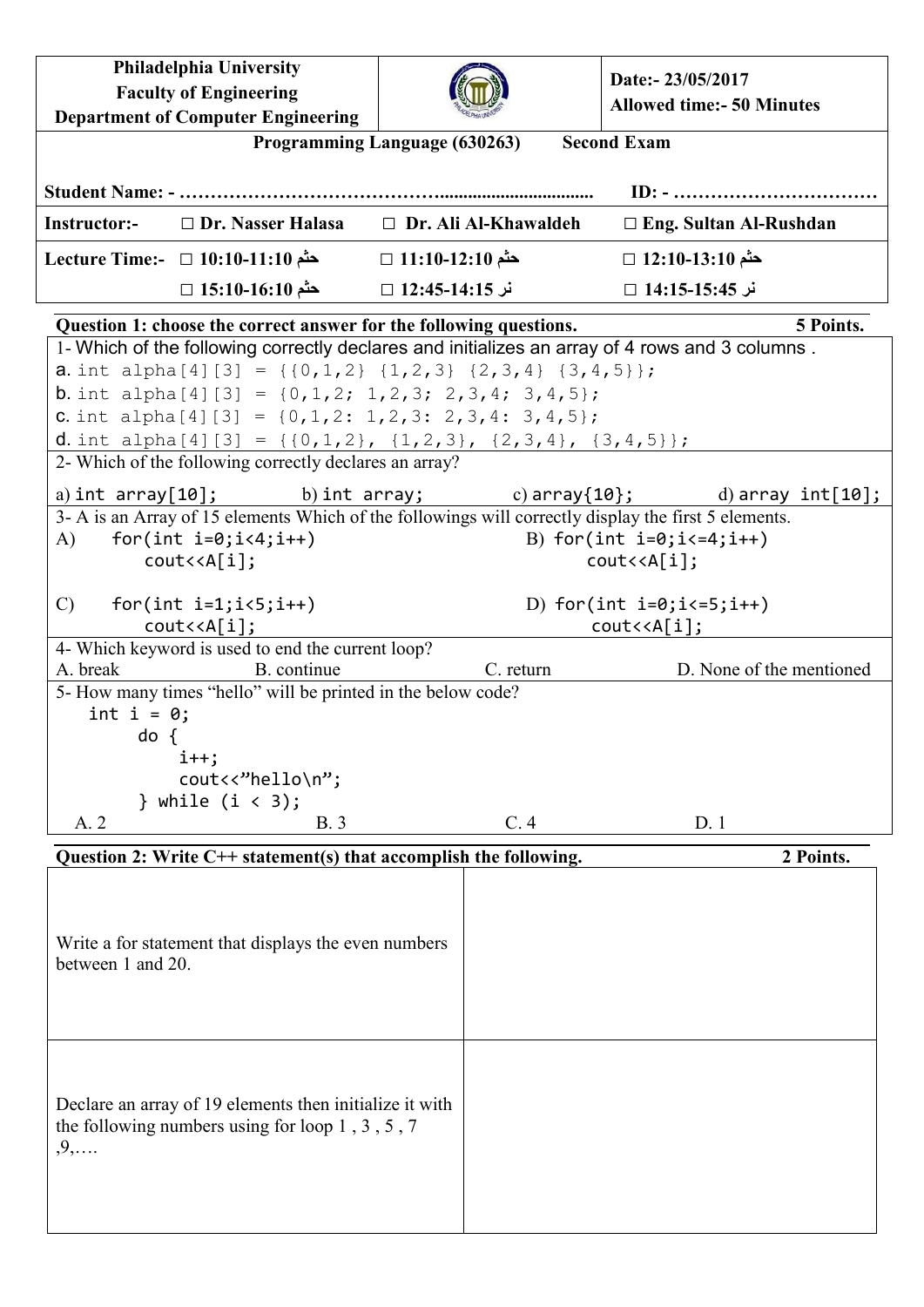**Question 3:- What is the output of the following code segments. 5 Points.**

| int $n = 10$ , $y = 0$ ;                                                     |  |
|------------------------------------------------------------------------------|--|
| while $(n > = 0)$                                                            |  |
| $y = y + 2;$<br>$\{$                                                         |  |
| $n - -$ ;                                                                    |  |
| $\}$                                                                         |  |
| cout<<" $n = "<< n << "and y = "<< y << "end1;$                              |  |
| int A $[5] = \{0\};$                                                         |  |
| $A[1]=7;$                                                                    |  |
| $A[2]=5;$                                                                    |  |
| $A[3] = -2;$                                                                 |  |
| for (int i = 0; i < 5 ; i+=2)                                                |  |
| cout $\langle \langle A[i] \rangle \langle \langle \cdot \rangle \rangle$ "; |  |
| $\text{cut} \ll \text{endl};$                                                |  |
| $int sum=0;$                                                                 |  |
| int i;                                                                       |  |
| $for(i=9;i>2;i-=2)$                                                          |  |
| $\{$                                                                         |  |
| $sum += i;$                                                                  |  |
| $\}$                                                                         |  |
| cout< <sum<<" "<<="" <<="" endl;<="" i="" td=""><td></td></sum<<">           |  |
| int temp[3][3]={{1,2,3}, {4,5,6}, {7,8,9}};                                  |  |
| for (int $i = 0$ ; $i < 3$ ; $i++)$                                          |  |
| $\mathcal{L}$                                                                |  |
| cout $\langle \rangle$ temp[i][2-i] $\langle \rangle$ cendl;                 |  |
|                                                                              |  |
| $int x=9;$                                                                   |  |
| float $a=1.1$                                                                |  |
| do                                                                           |  |
| $\{$                                                                         |  |
| cout<< $x * a < \text{endl};$                                                |  |
| $x++;$                                                                       |  |
| $\mathcal{F}$                                                                |  |
| while $(x < 5)$ ;                                                            |  |
| cout<< x < <endl;< td=""><td></td></endl;<>                                  |  |

**Question 4: Find the errors(syntax or semantics) in the following code segments and correct them.**

|                         |                                  |  | 3 Points. |
|-------------------------|----------------------------------|--|-----------|
|                         | int $G[6] = {3,9,1,-2,7,4,-3}$ ; |  |           |
| $int S = 0;$            |                                  |  |           |
| for $(i=0; i < 6; i++)$ |                                  |  |           |
| $S \leftarrow G[i]$ ;   |                                  |  |           |
| $\cot \leftarrow$ S;    |                                  |  |           |
| int $x = 1$ , $y = 0$ ; |                                  |  |           |
| do                      |                                  |  |           |
| $y = x + 2;$            |                                  |  |           |
| $x++;$                  |                                  |  |           |
| while ( $y \le 10$ )    |                                  |  |           |
| cout << y;              |                                  |  |           |
| int $j=1$ ;             |                                  |  |           |
| while $(j \le 10)$      |                                  |  |           |
|                         | cout << "Hello" << endl          |  |           |
|                         |                                  |  |           |
|                         |                                  |  |           |
|                         |                                  |  |           |